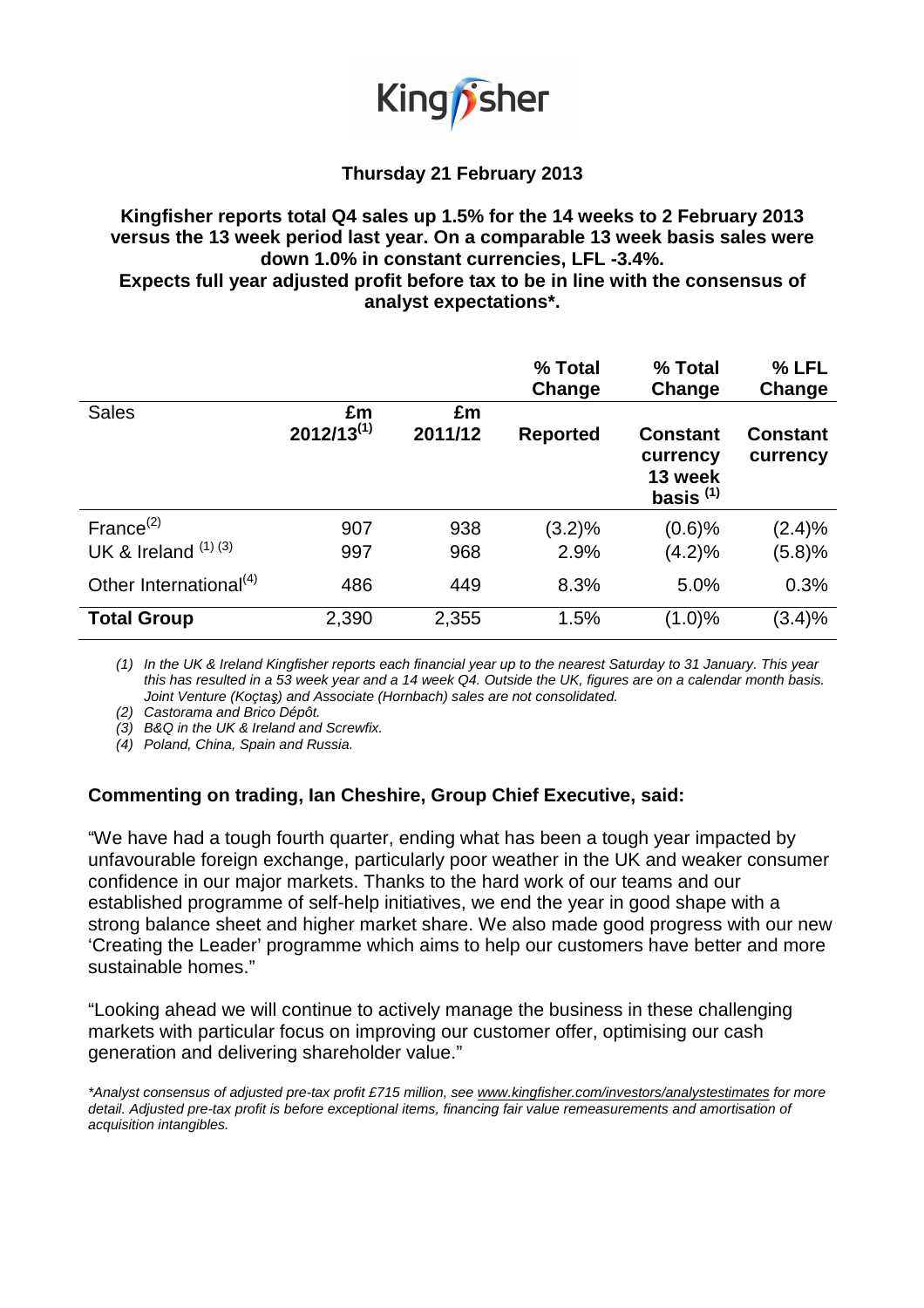

## **All figures and comments below refer to the quarter in constant currencies**

## **FRANCE**

**Castorama** total sales increased by 1.5% to £494 million (-0.4% LFL) with sales benefiting from the innovative 'Do-it-Smart' approach aimed at making home improvement projects easier for customers. **Brico Dépôt,** which more specifically targets trade professionals and heavy DIYers, continued to be impacted by a slower building market, with total sales down by 3.0% to £413 million (-4.6% LFL). Gross margins in France are expected to be down reflecting weaker volumes and some price investment in a slower market across both businesses.

## **UK & IRELAND**

**B&Q** total sales for the 14 weeks were £842 million, down 6.4% on a comparable 13 week basis, (-6.4% LFL) reflecting the generally weak consumer backdrop in the UK and a particularly challenging environment in Ireland where our nine stores are now subject to an Examinership process. Gross margins are expected to be down reflecting a higher mix of trade sales and some additional promotional activity in December in a more discount led period for general retailers.

**Screwfix** total sales for the 14 weeks were £155 million, up 10.3% on a comparable 13 week basis, benefiting from the continued roll out of new outlets and the success of 'click, pay & collect'.

#### **OTHER INTERNATIONAL**

In **Poland** and **Spain** sales grew reflecting new store space, however both markets were impacted by weak consumer confidence. In Poland total sales grew by 0.2% to £228 million (-4.3% LFL) and in Spain, Brico Dépôt sales grew by 2.7% to £46 million (-10.6% LFL).

In **Russia** sales grew by 20.4% in a strong market to £102 million (+12.1% LFL) benefiting from new store openings and in **China** B&Q sales grew by 3.9% (+5.0% LFL) to £110 million driven by continued additional promotional discount activity and an improving property market.

## **Preliminary Results for the year ended 2 February 2013**

Kingfisher's full year results will be announced on 26 March 2013, along with a progress update for the first year of the '**Creating the Leader'** programme. A live webcast of the analyst and investor presentation will be available from 0915 hours on the day.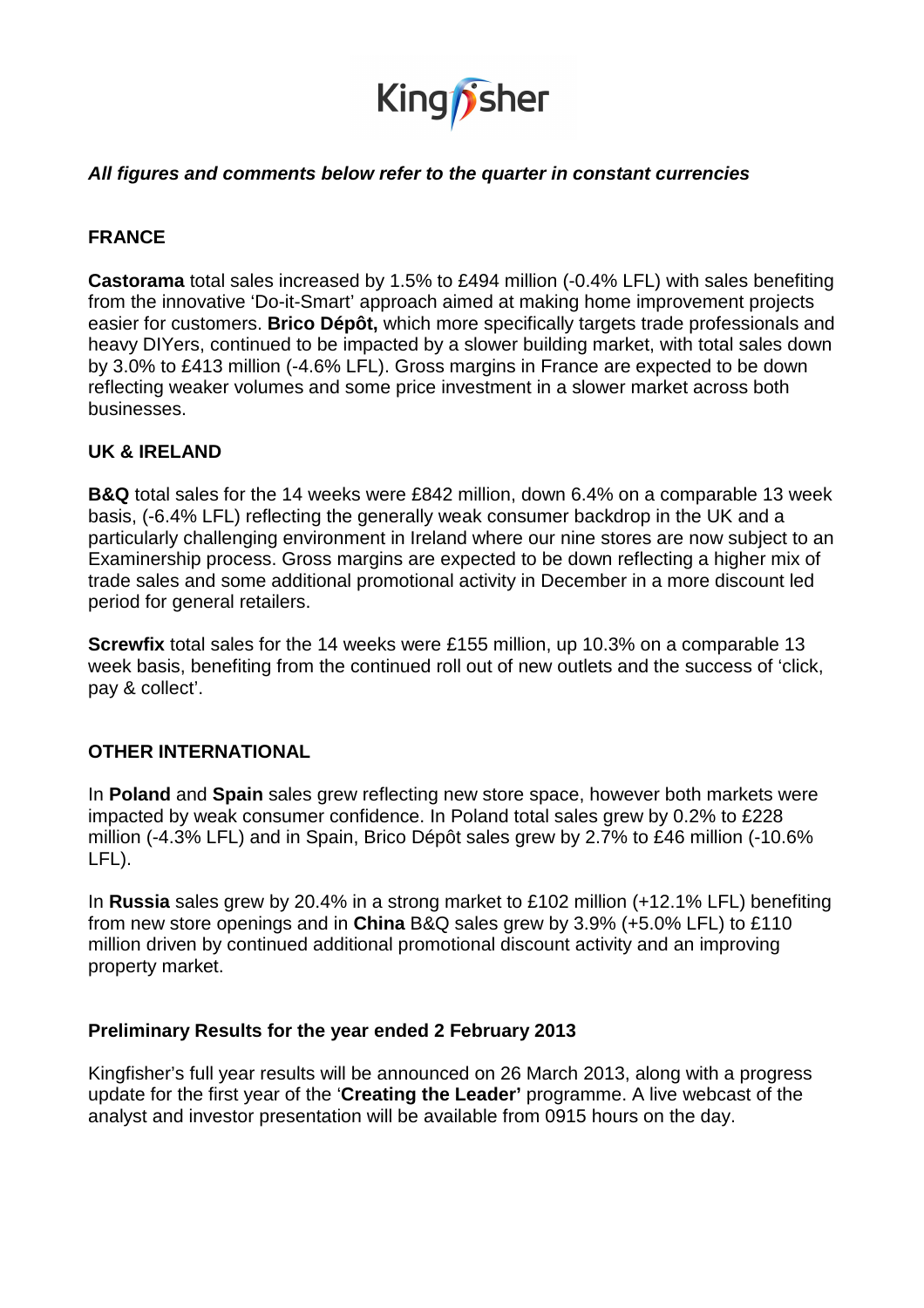

## **Unaudited sales for the year ended 2 February 2013**

|                                    |                       |               | % Total<br>Change | % Total<br>Change                                     | % LFL<br>Change             |
|------------------------------------|-----------------------|---------------|-------------------|-------------------------------------------------------|-----------------------------|
| <b>Sales</b>                       | £m<br>$2012/13^{(1)}$ | £m<br>2011/12 | <b>Reported</b>   | <b>Constant</b><br>currency<br>52 week<br>basis $(1)$ | <b>Constant</b><br>currency |
| France $^{(2)}$                    | 4,194                 | 4,470         | (6.2)%            | 0.3%                                                  | (1.6)%                      |
| UK & Ireland <sup>(1) (3)</sup>    | 4,316                 | 4,338         | (0.5)%            | $(2.0)\%$                                             | (5.2)%                      |
| Other International <sup>(4)</sup> | 2,063                 | 2,023         | 2.0%              | 6.6%                                                  | (0.7)%                      |
| <b>Total Group</b>                 | 10,573                | 10,831        | (2.4)%            | 0.5%                                                  | (2.9)%                      |

2012/13: £1 = 1.23 euro (2011/12: 1.15 euro)

2012/13: £1 = 5.13 Polish zloty (2011/12: £1 = 4.80 Polish zloty)

2012/13: £1 = 10.01 Chinese renminbi (2011/12: £1 = 10.31 Chinese renminbi)

2012/13: £1 = 49.17 Russian rouble  $(2011/12: E1 = 47.18$  Russian rouble)

- (1) In the UK & Ireland Kingfisher reports each financial year up to the nearest Saturday to 31 January. This year this has resulted in a 53 week year ending 2 February 2013 (2011/12: 52 weeks ended 28 January 2012). Outside the UK, figures are on a calendar month basis. Joint Venture (Koçtaş) and Associate (Hornbach) sales are not consolidated.
- (2) Castorama and Brico Dépôt.
- (3) B&Q in the UK & Ireland and Screwfix.
- (4) Poland, China, Spain and Russia.

#### **ENQUIRIES:**

| Ian Harding, Group Communications Director | 020 7644 1029 |
|--------------------------------------------|---------------|
| Sarah Levy, Head of Investor Relations     | 020 7644 1032 |
| Nigel Cope, Head of Media Relations        | 020 7644 1030 |
| Matt Duffy, Investor Relations Manager     | 020 7644 1082 |
| Clare Haines, Media Relations Officer      | 020 7644 1286 |
| <b>Brunswick</b>                           | 020 7404 5959 |

Further copies of this announcement can be downloaded from www.kingfisher.com or viewed on the Kingfisher IR iPad App available for free at the Apple App store. We can also be followed on twitter @kingfisherplc.